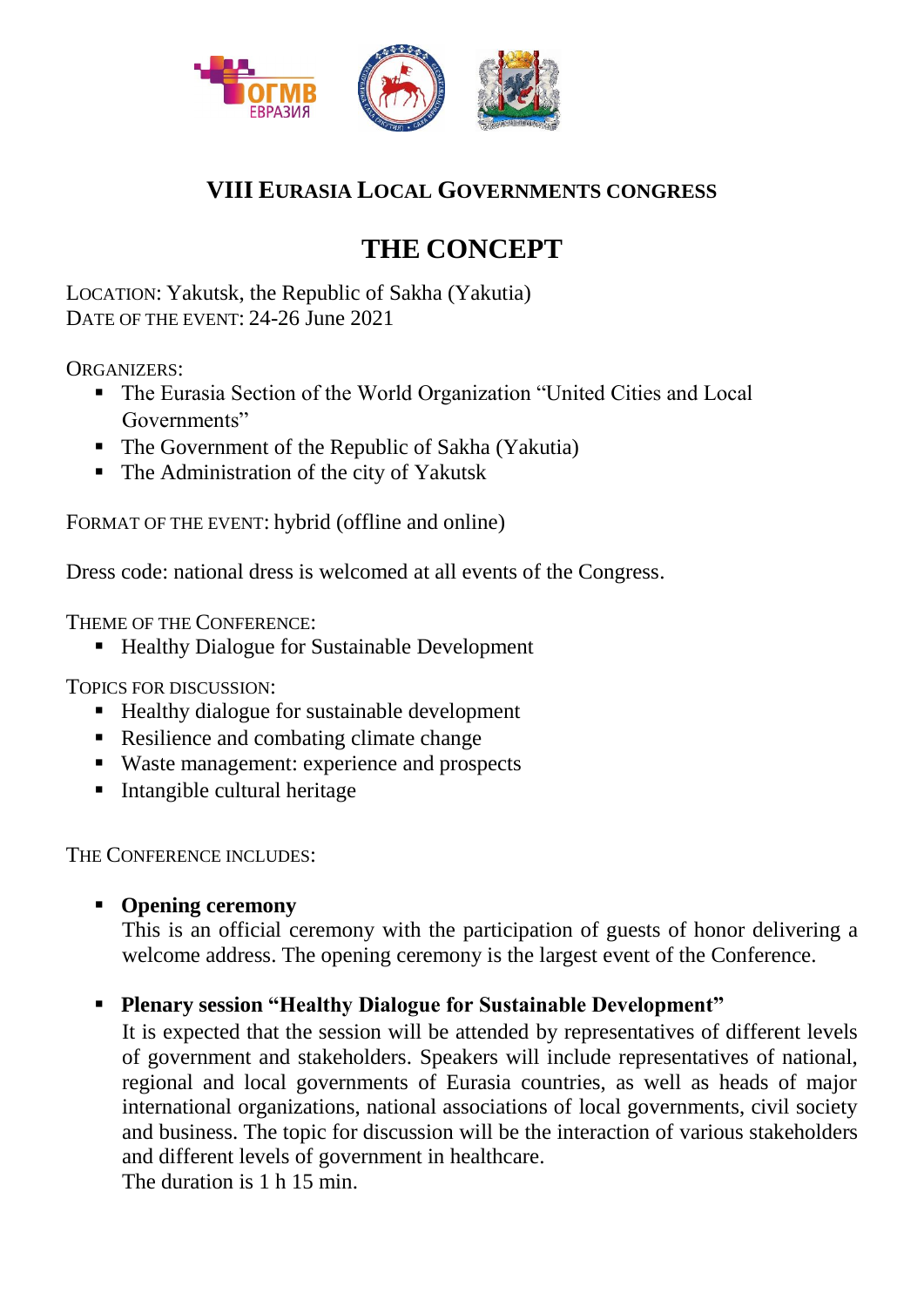

#### **Meeting of the General Assembly of UCLG-Eurasia**

The agenda of the meeting includes the discussion of the report on the organization's activities, a work plan, financial issues, election of the leadership of UCLG-Eurasia, etc. The duration is 1 h 15 min.

#### **Introductory workshop**

The Republic of Sakha (Yakutia) is a pioneer in Eurasia in the implementation of the resilience project. In addition, urban resilience is one of the UCLG's key areas of activities for 2021. In this regard, it is planned to hold a small learning workshop, during which the participants will get acquainted with the term Urban Resilience and successful practices in this area.

#### **Round tables**

A round table is an open discussion on topical issues. Both mayors and experts in a particular topic can take the floor. Round tables include presentations of best practices and an open discussion on the theme of the round table..

 **Pitch session "Strategic areas of strengthening public health and developing the healthcare system in the Republic of Sakha (Yakutia)"**

The presentation of the Decade of Health. Yakutia is one of the regions with the highest life expectancy. Strategic areas of strengthening public health and developing the healthcare system. In the Republic of Sakha (Yakutia), 2021-2030 are announced the Decade of Health.

#### **Exhibition "Culture of Eurasia Cities"**

The online exhibition, where participants will present cultural heritage of their cities in the form of photo and video presentations for 2-3 minutes, will be organized as part of the Conference.

#### **National festival Yhyakh**

Yhyakh is a Yakut festival of summer. It is a spring and summer festival in honor of Ai-ii deity and rebirth of nature accompanied by the ceremony of praying, hearty food and drinking kumis, as well as dances, folk games, horse racing, competitions between strong and dexterous young men. Yhyakh is held in the city of Yakutsk in an area of Us Khatyn and is called Yhyаkh Tuymaady according to the name of the valley, where Yakutsk is located. Annually, it is visited by more than 200,000 people.

This year, the Yhyаkh Tuymaady festival will be celebrated on 26-27 June.